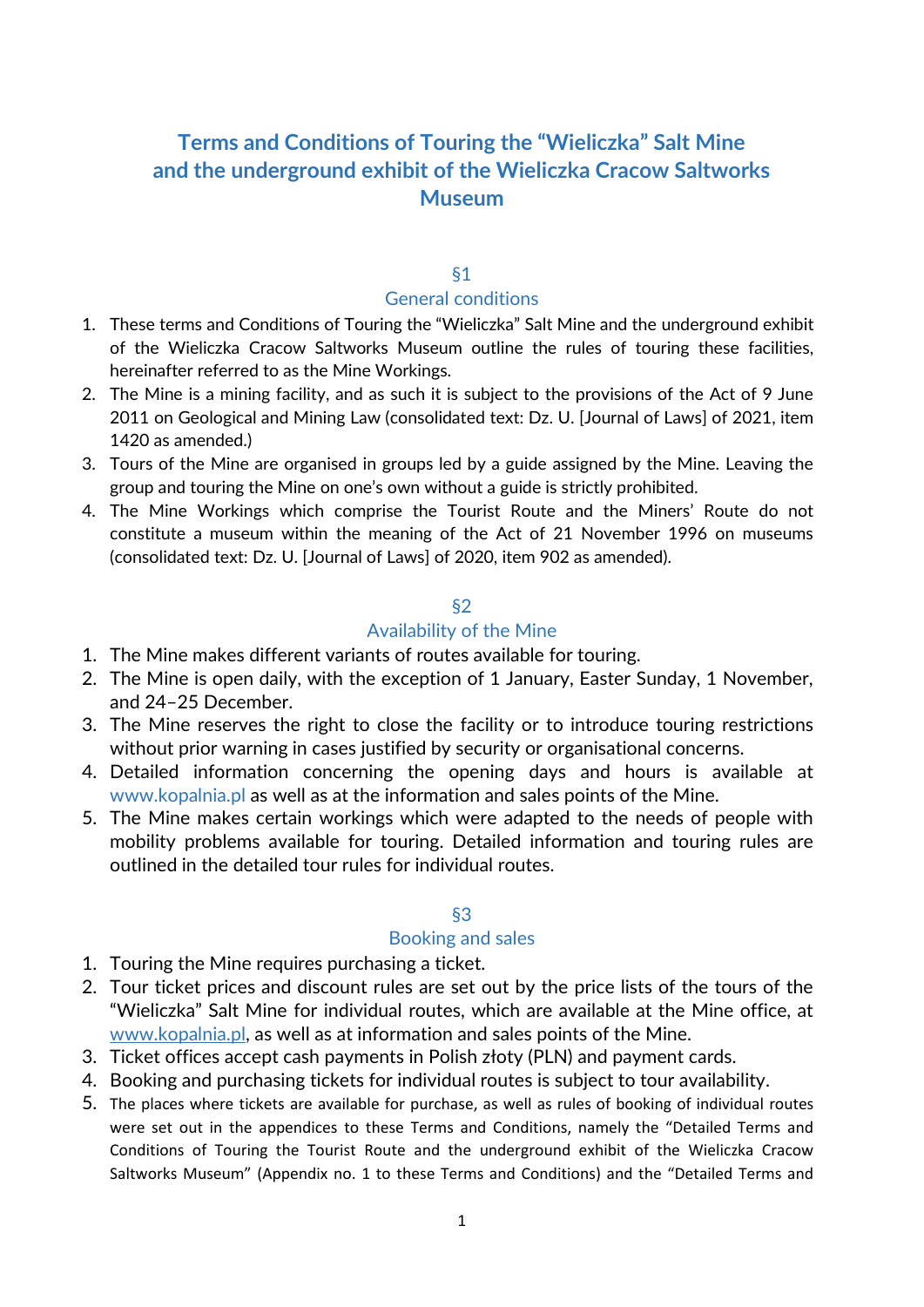Conditions of booking and ticket purchasing for tours of the Tourist Route and the underground exhibit of the Wieliczka Cracow Saltworks Museum by organised groups" (Appendix no. 3 to these Terms and Conditions), which are available in the Mine office, at www.kopalnia.pl and at the sales and information points of the Mine.

6. The rules of ticket sales and online sales are set out in a separate document – the "Detailed Terms and Conditions of sales and online sales of tickets for tours of the Tourist Route and the underground exhibit of the Wieliczka Cracow Saltworks Museum" ( Appendix no. 2 to these Terms and Conditions) which is available at the Mine office, at [www.kopalnia.pl](http://www.kopalnia.pl/) / [www.ebilety.kopalnia.pl](http://www.ebilety.kopalnia.pl/) and at the sales and information points of the mine.

## §4

#### General touring rules

- 1. Entering the Mine is possible only after producing a valid tour ticket.
- 2. The air temperature in the Mine is 17ºC on average in the workings comprising the Tourist Route, and 15ºC on average in the workings comprising the Miners' Route; bringing appropriate clothes is recommended.
- 3. Visitors under 13 years of age and legally incapacitated visitors may tour the Mine only under the care of a guardian – a person with full legal capacity. Guardians are held fully liable and responsible for the persons in their care and for any and all damage caused by them.
- 4. Photography and filming for private purposes during the tour of the Mine routes is permitted. The use of photographs and films for commercial purposes without express consent of the Mine is prohibited. The Mine holds works protected by copyright (including trademarks and certain elements of the exhibits).
- 5. No animals are allowed in the Mine, with the exception of seeing eye dogs.
- 6. No luggage is allowed in the Mine except for hand luggage. Hand luggage means luggage with maximum dimensions of 35 cm x 20 cm x 20 cm. Rucksacks, bags, large suitcases and any other luggage should be left in coaches and cars or at the luggage storage room located in the area of the Mine.
- 7. Leaving any luggage and any other items which may disturb the tourist traffic on the premises of the Mine is strictly prohibited. Luggage and items left will be removed and neutralised or destroyed at the expense of the person who left them.
- 8. Some sections of the Tourist Route require going up and down the stairs; it is therefore recommended to leave prams in the luggage storage room located on the premises of the Mine.
- 9. The Mine shall not be held liable for items left on its premises.
- 10.The durations of the tours and the routes were set out in the "Detailed Terms and Conditions of Touring the Tourist Route and the underground exhibit of the Wieliczka Cracow Saltworks Museum" document, which is available at the Mine office, at the Mine office, at www.kopalnia.pl, as well as at information and sales points of the Mine.

## §5

## Safety Rules

1. The Mine area is monitored and protected.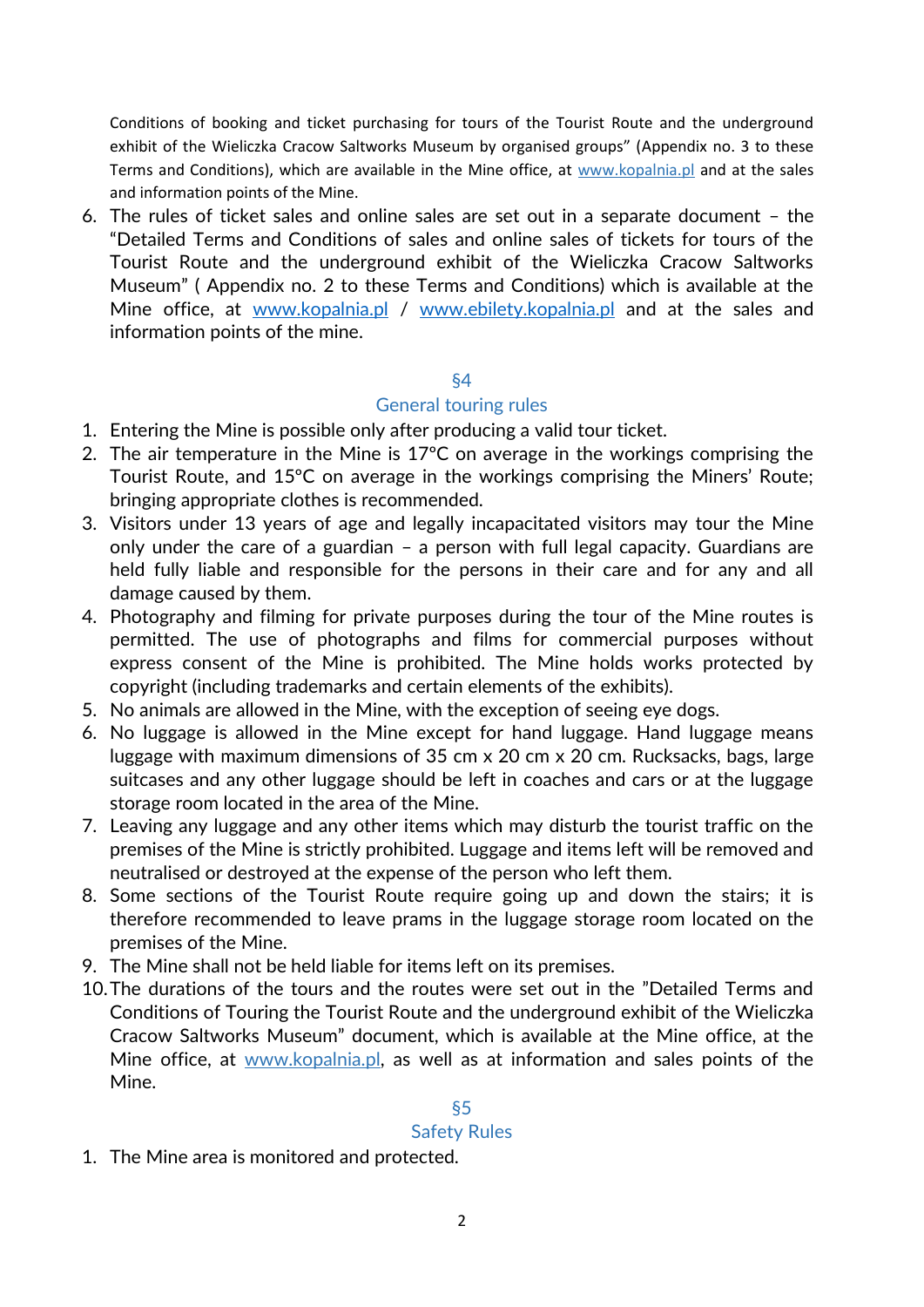- 2. The "Wieliczka" Salt Mine is protected by its Internal Security Service under the name "Straż Ochrony – SKARBNIK" which operates on the basis of the Ac of 22 August 1997 on the Protection of Persons and Property (consolidated text: Dz. U. [Journal of Laws] of 2020, item 838, as amended.) In terms of security and order, visitors remaining on the premises of the "Wieliczka" Salt Mine are obliged to follow the instructions of the Security Service staff – also in matters not covered by these Terms and Conditions.
- 3. The area of the Mine and all the facilities and objects located on the premises constitute an integral whole protected by the law. Moving, removing and destroying any of these facilities and objects situated on the premises of the Mine is strictly prohibited.
- 4. Admission to the premises of the Mine is only possible after meeting the requirements set out in the "Tour organisation on the Tourist Route during the COVID-19 epidemic" policy, which is available at the Mine office, at the Mine office, at www.kopalnia.pl, as well as at information and sales points of the Mine.
- 5. Visitors may only go to places made available for touring by the Mine, following the rules set out in these Terms and Conditions of Touring.
- 6. Bringing any weapons and ammunition, pyrotechnic, explosive, inflammable, toxic materials, alcohol and other drugs, bottles and any other containers as well as any objects and substances which may endanger life, health and safety of persons, as well as safety of the property to the premises of the Mine is strictly forbidden, subject to exceptions resulting from specific regulations. The consent to bringing in any items or objects which are not covered by these Terms and Conditions, is given on a case by case basis by designated Mine employees.
- 7. Consumption of alcohol, smoking tobacco and using electronic nicotine inhalers (ecigarettes) in places other than designated for this purpose is strictly forbidden.
- 8. Visitors entering the premises of the Mine and their luggage may be subjected to a security check, which may include being asked to show the contents of their luggage and any other items brought in, as well as screened using electronic devices to detect dangerous materials and objects. Visitors who refuse to undergo a security inspection or to leave their luggage in the luggage storage will not be let on the premises of the Mine.
- 9. While touring the Mine, the visitors should follow the instructions of the guides, service staff and technical staff controlling the tourist traffic.
- 10.Using open fire in the Mine workings is strictly forbidden.

## §6

## Final Provisions

- 1. The Mine reserves the right to ask visitors who violate public order or deliberately and grossly violating the provisions of these Terms and Conditions to leave the facility.
- 2. The Mine shall not be held responsible for any accidents and damages arising from the actions of tourists, as well as resulting from the tourist's health.
- 3. Commerce, trade and promotion of any kind are forbidden on the premises of the Mine without express consent of the Mine.